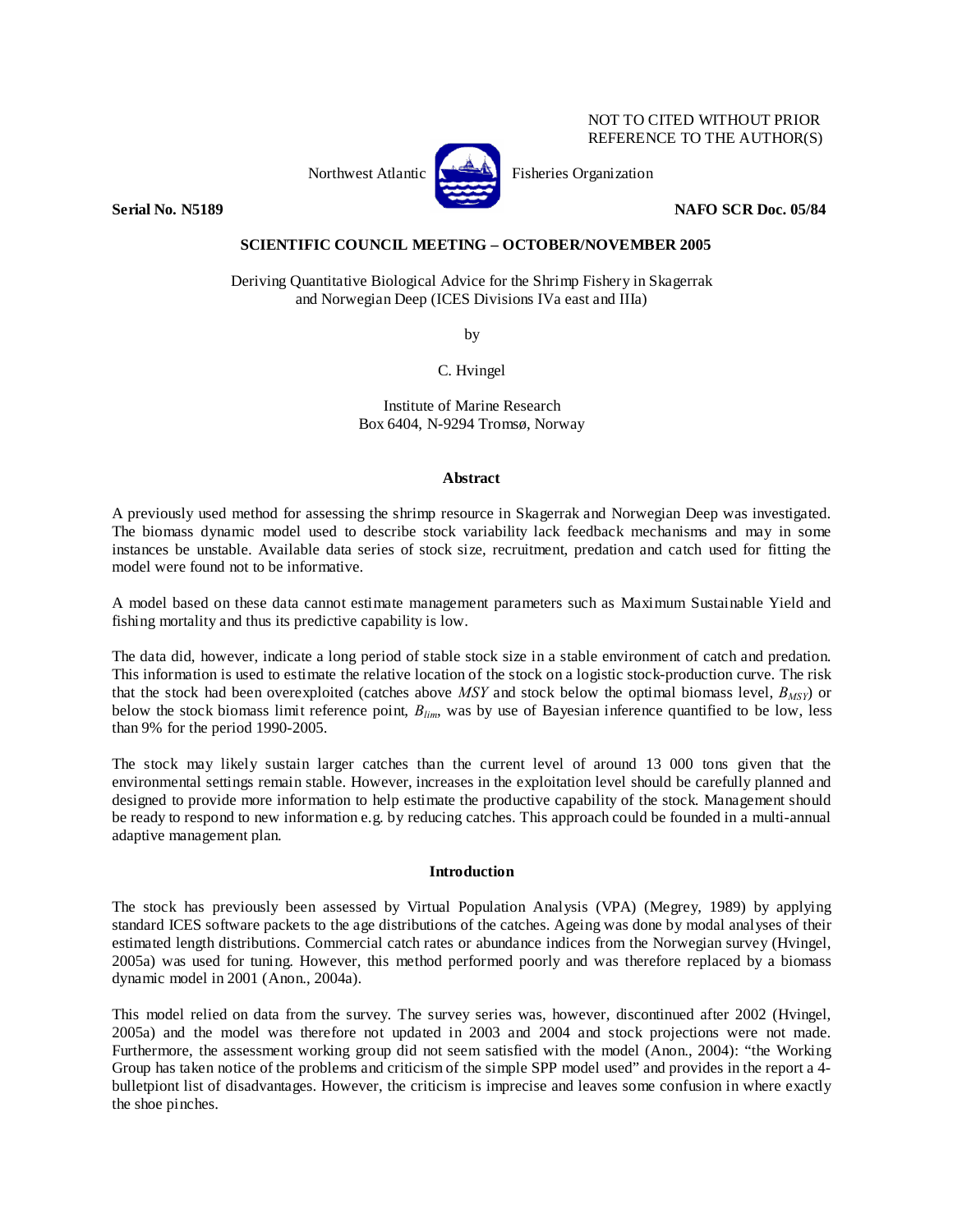The purpose of this paper is to investigate the suitability of the biomass dynamic model hitherto used in this assessment and to derive quantitative statements of stock status in the context of the Precautionary Approach.

#### **Investigating the assessment model currently used**

The model currently used is a process equation describing the hypotheses of how the stock varies, and a data link function giving the hypotheses of how the data relate to the process equation:

Process: 
$$
B_{t+1} = \alpha B_t - C_t + \beta R_t - \delta D_t
$$
 (eq. 1)  
Data link:  $U_t = qB_t + \varepsilon_t$ 

where the subscript *t* indexes year, *B* is shrimp biomass, *C* is catch, *R* is observed recruitment, *D* is observed biomass of predators, and *U* is an observed index of shrimp biomass from the Norwegian survey (Hvingel 2005a).  $\alpha$ ,  $\beta$ ,  $\delta$  and  $q$  are model parameters to be estimated along with initial biomass  $B_0$ , and  $\epsilon_t$ , an error term Normally, independently and identically distributed with mean 0 and variance  $\sigma_s^2$ . A similar model has been used for assessing shrimp in offshore Icelandic waters (Stefánsson et al. 1994)

Model behaviour and its predictive properties may not be optimal for the assessment for several reasons. In the model predation rate,  $\delta$ , is independent of prey biomass, while stock biomass,  $B$ , has no limits. With no feedback based on biomass, the model risks being unstable: for example, if the biomass went below some critical threshold, unremitting predation could quickly drive it to extinction, or if it went above a critical upper limit, predation and catch could become insignificant and the stock run off to infinity. Stochastic behaviour is not included, but if it was, it would likely make the model even more unstable (Hvingel, 2005b).

However, a bigger problem for the assessment might be the level of information regarding stock dynamics contained in the data series. The variability of the two explicit components of mortality, catch and predation, have been low in the time series (Fig. 1A and 1C) – and without trend. The CVs (standard error/mean) of the annual values are 10% for the catches and 20% for the index of predator biomass, which is at or even lower than the within-year variation typically estimated for such data.

The recruitment series (Fig. 1D) supposedly being a main determinant of future stock size do have periods with trend as do the survey biomass indices (Fig. 1B), and some correlation between these two variables is noticeable. Part of this is likely a year-effect of the survey, but neither this correlation (Fig. 2A) nor the one between recruitment and the stock in the following year (Fig. 2.B) is significant  $(P > 0.17)$ . However, a correlation between the recruitment and survey biomass two years later (Fig. 2C) was  $(P<0.01)$ .

As expected the catches could not be found to correlate with either the biomass of recruits or the 2+ group (Fig. 3A and 3B). The Biomass of predators did not correlate with recruitment (Fig. 4A and 4B), but showed a positive correlation with the biomass of the 2+ group in the same year  $(P \le 0.05)$  (Fig. 4C). Again some year effect of the survey might be to blame. With a one year lag (Fig.4D) the correlation is still positive but not significant ( $P = 0.12$ ).

Finally the variables were analysed together using a General Linear Model (GLM) of the form:

$$
B_t = u + B_{t-1} + C_{t-1} + R_{t-1} + D_{t-1} + e
$$
 (eq. 2)

where *B* is the index of biomass of age group 2+, *u* is the intercept, *C* is the landings  $(C_{t-1})$  is 0.25\*landings in year t-1 + 0.75\*landings in year t because the survey is conducted in the autumn), *R* is recruitment (biomass index of age 0 and 1), *D* is the index of predator biomass taken as a sum of the estimated survey biomass of 20 different fish species, *e* is an error term and t indexes year. Input data series were based on Anon., 2004. Neither the individual main effects or their interactions nor the model were significant: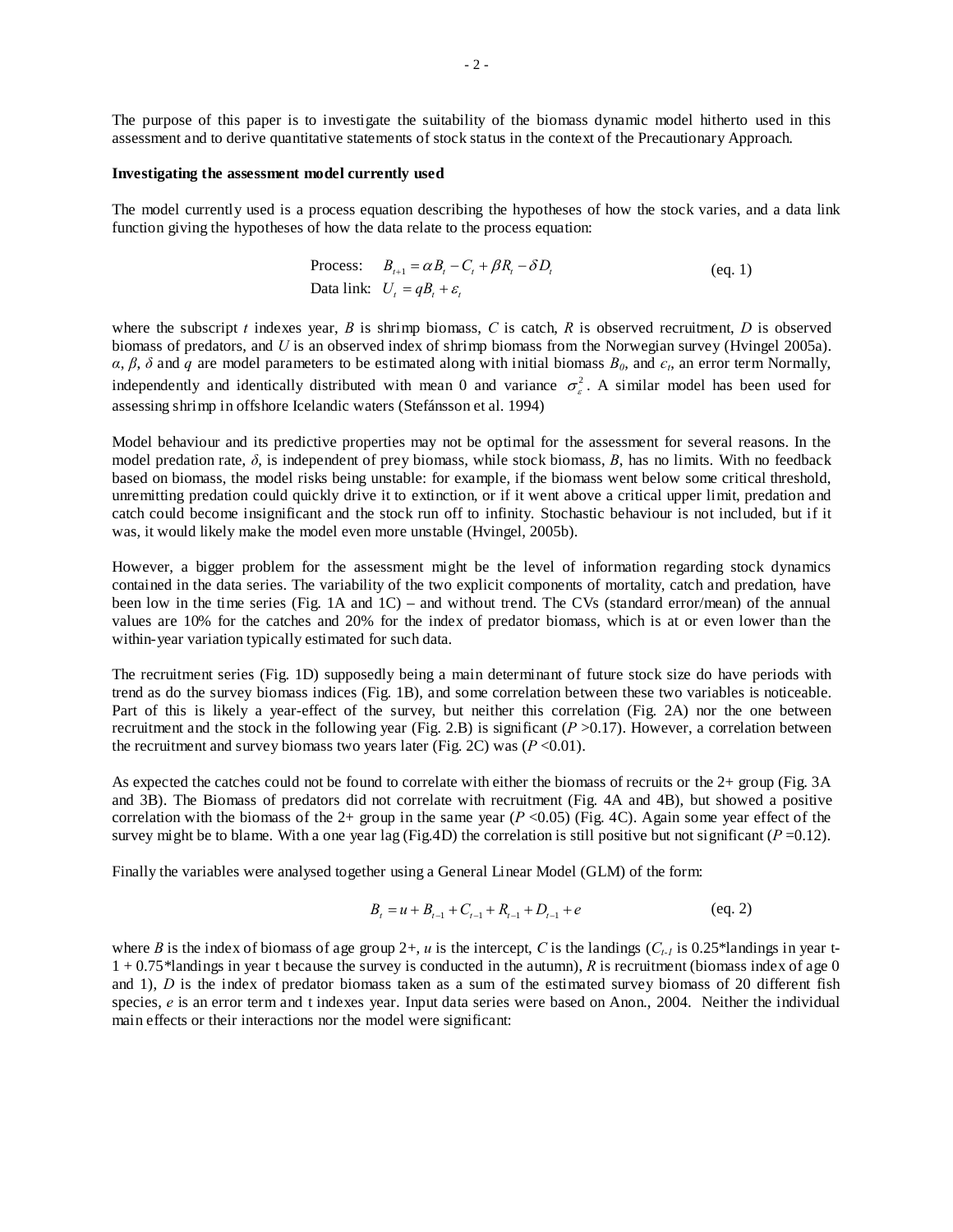| The GLM Procedure. Dependent variable: $B_t$<br>Source<br>Model<br>Error<br>Corrected Total | DF<br>4<br>13<br>17 | SS<br>0.61293030<br>1.70678162<br>2.31971192 | MS.<br>0.15323257<br>0.13129089 | F Val ue<br>1.17 | Pr > F<br>0.3698 |
|---------------------------------------------------------------------------------------------|---------------------|----------------------------------------------|---------------------------------|------------------|------------------|
| Source                                                                                      | DF                  | Type III SS                                  | Mean Square                     | F Val ue         | Pr > F           |
| $B_{t-1}$                                                                                   |                     | 0.00066142                                   | 0.00066142                      | 0.01             | 0.9445           |
| $C_{t-1}$                                                                                   |                     | 0.18905529                                   | 0.18905529                      | 1.44             | 0.2516           |
| $D_{t-1}$                                                                                   |                     | 0.10855779                                   | 0.10855779                      | 0.83             | 0.3797           |
| $R_{t-1}$                                                                                   |                     | 0.03947770                                   | 0.03947770                      | 0.30             | 0.5927           |
| Parameter                                                                                   | Estimate            |                                              | <b>SE</b>                       | t Value          | Pr >  t          |
| Intercept                                                                                   | $-.7528493398$      |                                              | 0.91479585                      | $-0.82$          | 0.4254           |
| $Bt-1$                                                                                      | 0.0226627544        |                                              | 0.31929325                      | 0.07             | 0.9445           |
| $C_{t-1}$                                                                                   | 0.0000828340        |                                              | 0.00006903                      | 1.20             | 0.2516           |
| $D_{t-1}$                                                                                   | 0.5387551394        |                                              | 0.59248620                      | 0.91             | 0.3797           |
| $R_{t-1}$                                                                                   | 0.1286604984        |                                              | 0.23463166                      | 0.55             | 0.5927           |

In conclusion: the hypothesis of how the stock varies as represented by the assessment model (eq. 1) lacks biological realism and might in some instances be unstable. The perturbation history of the stock is badly suited for extracting information on how the fishery and predation affect the stock. Neither of the explanatory variables used in the model correlate with the stock biomass in the following year. Thus the model cannot be used to make predictions.

For extracting information on exploitation level (fishing mortality) the model relies on the ability to estimate absolute biomass. As there is no information on absolute consumption by predators the stock size can be scaled only by the catch series. As this series has low variability and no correlation with stock size absolute stock biomass cannot be estimated.

### **An alternative model**

The stock has since the mid 1980s experienced a relatively stable environment of predation and exploitation (Fig. 1A and 1C) and have itself remained relatively stable (Fig. 1B). This indicates that the stock can sustain the current level of exploitation. With such information in the data it is with a few assumptions still possible to quantify the risks of the stock being overexploited (catches above *MSY* and stock below  $B_{MSY}$  (biomass that gives *MSY*)) or outside safe limits (=below *Blim*, a limit reference point for stock biomass).

Assume that the production curve of the stock is dome shaped, e.g. population growth follows a logistic curve and the biomass series therefore can be described by:

Process: 
$$
B_{t+1} = B_t + rB_t(1 - \frac{B_t}{K}) - C_t
$$
 (eq. 3)  
Data links:  $U_t = qB_t$ 

where r is intrinsic rate of growth (per year), K is carrying capacity; otherwise notation as before. The logistic model deviates from model used previously (eq. 1) in also including a function of density-dependent population growth – and thus adds some biological realism and stability to the model. Predation, although an important source of mortality for shrimp (Hvingel, 2005b and references therein), was not included as an explicit variable because the predation indices do not vary much (see previous section).

As the uncertainty of absolute stock size is huge biomass is dealt with on a relative scale to cancel out the uncertainty in *q* (Hvingel and Kingsley, 2005). Relative biomass  $P_t = B_t/B_{MSY}$ , this implies that  $K = 2$  and  $P_{MSY} = 1$ . Observation and process error was implemented simultaneously using a state space framework:

Process: 
$$
P_{t+1} = \left(P_t - \frac{C_t}{B_{MST}} + rP_t\left(1 - \frac{P_t}{2}\right)\right) \cdot \exp(\nu_t)
$$
  
Data links:  $U_t = qB_t \exp(\beta_t)$  (eq. 4)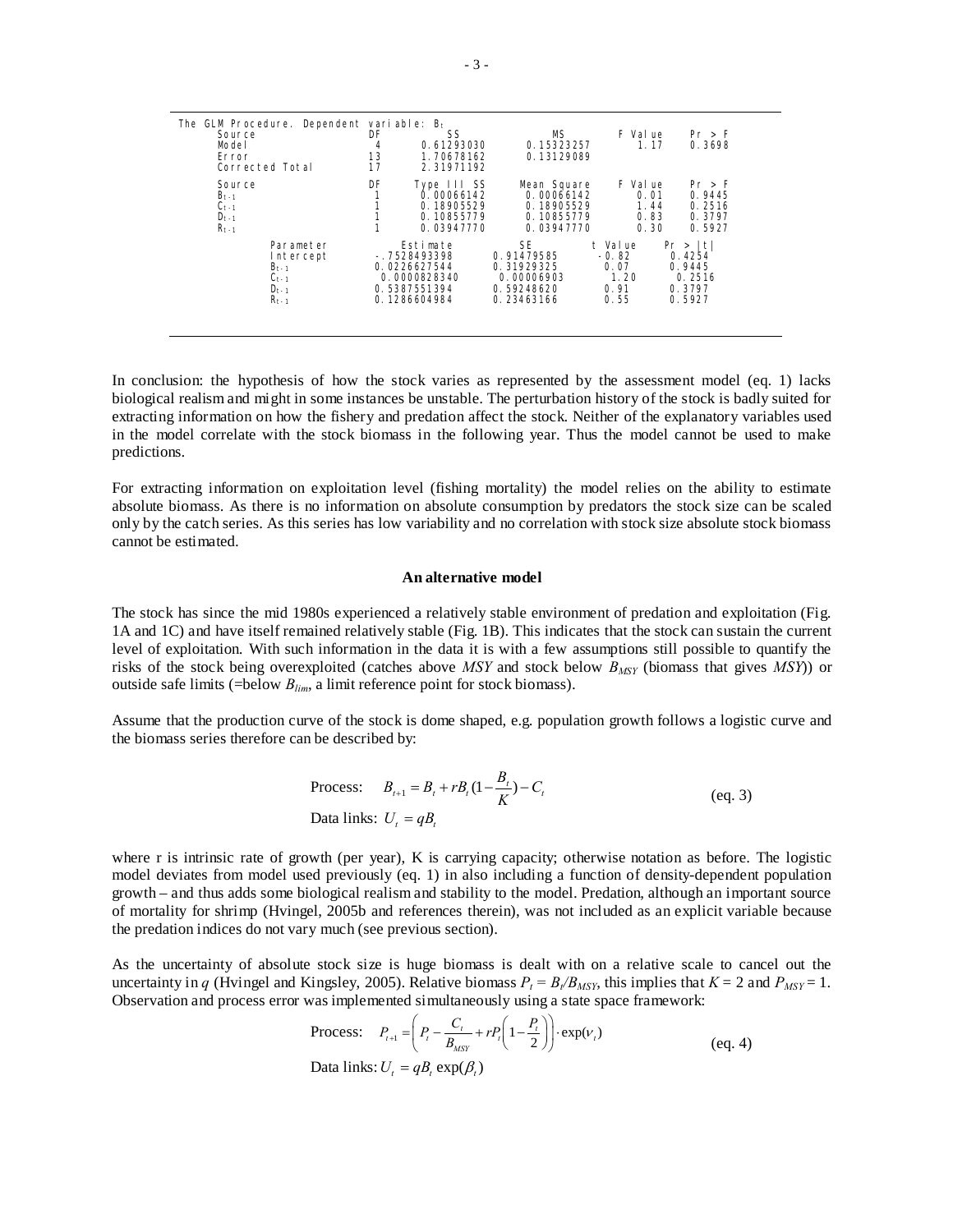The 'process errors',  $v$ , and observation errors,  $\beta$ , are normally, independently and identically distributed with mean 0 and variance  $\sigma_v^2$  and  $\sigma_\beta^2$ . Bayesian inference was used to estimate probability distributions of model parameters following the approach of Hvingel and Kingsley (2005). Similar models have been applied to the shrimp fisheries off West Greenland (Hvingel and Kingsley, 2005; Hvingel, 2004; Anon., 2004b).

Low-information or reference priors were given to *MSY*, *q*, *K*, *P<sub>1</sub>* and  $\sigma$ <sub>*v*</sub> as there was little or no information on what their probability distributions might look like. *MSY* was given a generously wide uniform prior between 0 and 150 000 tons. The catchability *q* were given a distribution uniform on a log scale as a reference prior (Hvingel and Kingsley, 2005). A similar distribution was used for *K* between 1 and 665 000 tons (The upper limit corresponds to about 11g or about 5-10 shrimp per  $m^2$  over the survey area of 57 300 km<sup>2</sup> which by shrimp experts is considered to be high). The prior for the stock size in the first year,  $P<sub>i</sub>$ , was uniform 0 to 2. The prior distributions for the error terms associated with the biomass indices were assigned inverse gamma distributions (the gamma distribution, G(*r*,  $\mu$ ), is defined by:  $\mu' x'^{-1} e^{-\mu x} / \Gamma(r)$ ;  $x > 0$ ). Estimates of the variance of survey biomass estimates 1984—2002 was not available. CVs of the 2004-2005 survey values were 30% (Hvingel, 2005a) but are probably over-estimated due to the fixed station design. Observation error was therefore given an inverse gamma distribution with a mode at 0.2, comparable to the CVs found in the Greenlandic shrimp survey (Wieland *et al*., 2004).

### **Results**

As expected absolute scale of stock biomass and production (Fig. 5) could not be determined with any precision. However, the model is quite certain that the stock has been larger than  $B_{msv}$  ( $P = 1$ ) and indeed above the limit reference of  $P = 0.3$  (The limit reference point for stock size,  $B_{lim}$ , for a logistic production curve is 30%  $B_{max}$ ) (Shelton, 2004)) (Fig. 6). The uncertainty of the relative stock size are big for all years but increases after 2002 as these values are model predictions due to missing survey data (Fig. 6).

The risk of the stock being below *Bmsy* is between 1.5 and 8.2% and and even smaller, 0.1–2.2% for being below *Blim* for the period 1990–2005. The risk of the fishing mortality being above *Flim* was not estimated due to the inability to estimate the full distribution of *MSY*, however, an index of harvest rate (landings/estimated median biomass) (Fig. 7) has shown a declining trend since the late 1980s. The risk table are as follows:

| Year | $p(B < B$ msy | p(B < Blim) | p(F > Film) | p(C>MSY) |
|------|---------------|-------------|-------------|----------|
| 1990 | 8.2%          | 0.2%        |             | 1.6%     |
| 1991 | 5.4%          | 0.1%        |             | 2.4%     |
| 1992 | 4.1%          | 0.1%        |             | 2.5%     |
| 1993 | 3.7%          | 0.1%        |             | 1.7%     |
| 1994 | 3.4%          | 0.1%        | Declining   | 2.4%     |
| 1995 | 3.0%          | 0.1%        |             | 3.2%     |
| 1996 | 2.4%          | 0.1%        | trend       | 4.6%     |
| 1997 | 2.0%          | 0.1%        |             | 4.8%     |
| 1998 | 2.2%          | 0.1%        |             | 2.0%     |
| 1999 | 2.1%          | 0.1%        |             | 1.3%     |
| 2000 | 2.2%          | 0.1%        |             | 1.4%     |
| 2001 | 1.7%          | 0.1%        |             | 1.7%     |
| 2002 | 1.5%          | 0.1%        |             | 2.3%     |
| 2003 | 6.4%          | 1.0%        |             | 2.2%     |
| 2004 | 5.1%          | 1.2%        |             | 2.2%     |
| 2005 | 7.7%          | 2.2%        |             | 1.6%     |
|      |               |             |             |          |

Estimated series of median stock size relative to the reference points are shown in Fig. 9.

As the productive potential of the stock remains unknown an evaluation of different future catch options could not be made.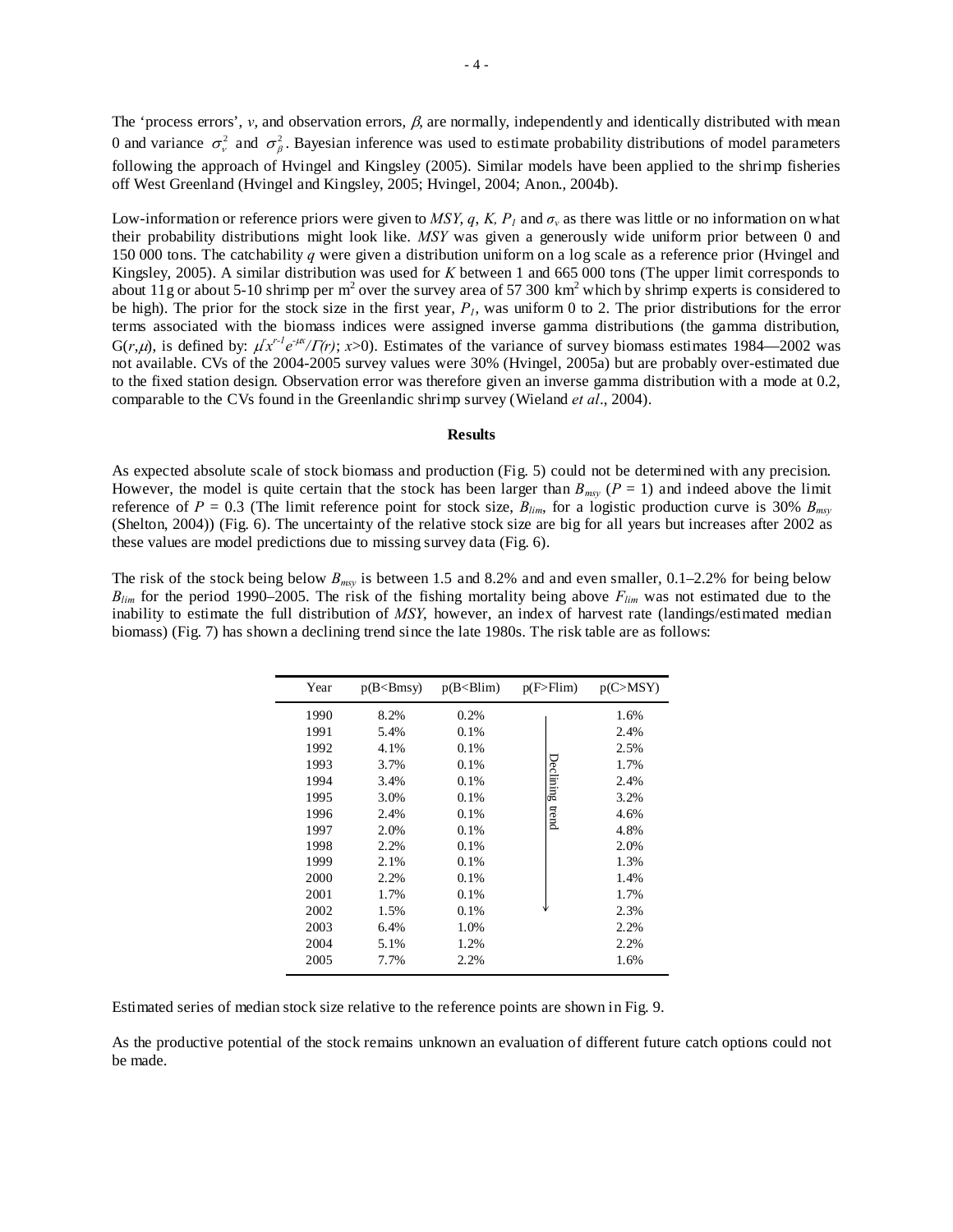# **Discussion**

The choice of upper limits of the priors for *K* and *MSY* has a small influence on the calculated risk values. If they are increased the risk values tend to increase slightly, and decline if they are reduced. However, the truncation was chosen so that higher values would be unlikely and the calculated risks may in this respect therefore be considered to be conservative.

Berenboim *et al.* (1980) estimated a catchability of 0.173 by calibrating trawl catches to the results of a photo survey. If this is chosen as basis for an informative prior by giving *q* a lognormal distribution with a median of 0.173 and a variance of 0.3 (Fig. 8) the estimated posterior distribution of *K* would be tighter; however *MSY* can still not be determined as the data have not "explored" that region of the production curved yet. With this prior the risks calculated in the first model run (see text table above) remain largely unchanged.

The stock may likely sustain larger catches than the current level of around 13 000 tons given that the environmental settings remain stable. However, increases in the exploitation level should be carefully planned and designed to provide more information on stock dynamics and to help estimate the productive capability of the stock. It should be kept in mind that an increased exploitation could affect catch rates negatively and might also lead to lower mean size of shrimp in the catch. Management should be ready to respond to new information e.g. by reducing catches. This approach could be founded in a multi-annual adaptive management plan.

### **References**

ANON. 2004a. Report of the Pandalus assessment working group. *ICES C.M. Doc*., 2005/ACFM:05, 74 p.

- ANON. 2004b. Scientific Council Reports 2004. *NAFO,* 203 p.
- BERENBOIM, I. B., A. YU. LYSY, and L. I. SEREBROV. 1980. On distribution, stock state and regulation measures of shrimp (*Pandalus borealis* Kroeyer) fishery in the Barents Sea. *ICES C.M. Doc.*, 1980/K:**15**. 18 p.
- HVINGEL, C. 2005a. Results of the Norwegian bottom trawl survey for northern shrimp (*Pandalus borealis*) in Skagerrak and the Norwegian Deeps (ICES Div. IIIa and IVa) in 2004—2005. *NAFO SCR Doc.*, No. 82, 8 p.
- HVINGEL, C. 2004b. An assessment of the shrimp stock off West Greenland, 1970-2004. *NAFO SCR Doc.*, No. 76. 15 p.
- HVINGEL, C. 2005b. Construction of biological advice for the management of a northern shrimp fishery the West Greenland example. Doctorial Thesis, Doctorial thesis. Greenland Institute of Natural Resources, Nuuk, Greenland /Norwegian College of Fishery Science, University of Tromsø, Norway, 82 p.
- HVINGEL, C., and M. C. S. KINGSLEY. 2005. A framework to model shrimp (*Pandalus borealis*) stock dynamics and quantify risk associated with alternative management actions, using Bayesian methods. *ICES J. Mar. Sci.*, **62**: 00-00.
- MEGREY, B. A. 1989. Review and comparison of age-structured stock assessment models from theoretical and applied points of view. *Am. Fish. Soc. Symp.*, **6**: 8-48.
- SHELTON, P. A. 2004. Report of the NAFO study group on limit reference points, Lorient, France, 15-20 April 2004. 72 p.
- STEFANSSON, G., U. SKULADOTTIR, and G. PETURSSON. 1994. The use of a stock production type model in evaluating the offshore Pandalus borealis stock of north Icelandic waters, including the predation of northern shrimp by cod. *ICES C.M. Doc.*, No. 1994/K:25, 13 p.
- WIELAND, K., P. KANNEWORFF, and B. I. BERGSTRÖM. 2004. Results of the Greenland Bottom Trawl Survey for Northern Shrimp (*Pandalus borealis*) off West Greenland (NAFO Subarea 1 and Division 0A), 1988-2004. *NAFO SCR Doc.*, No. 72, 31 p.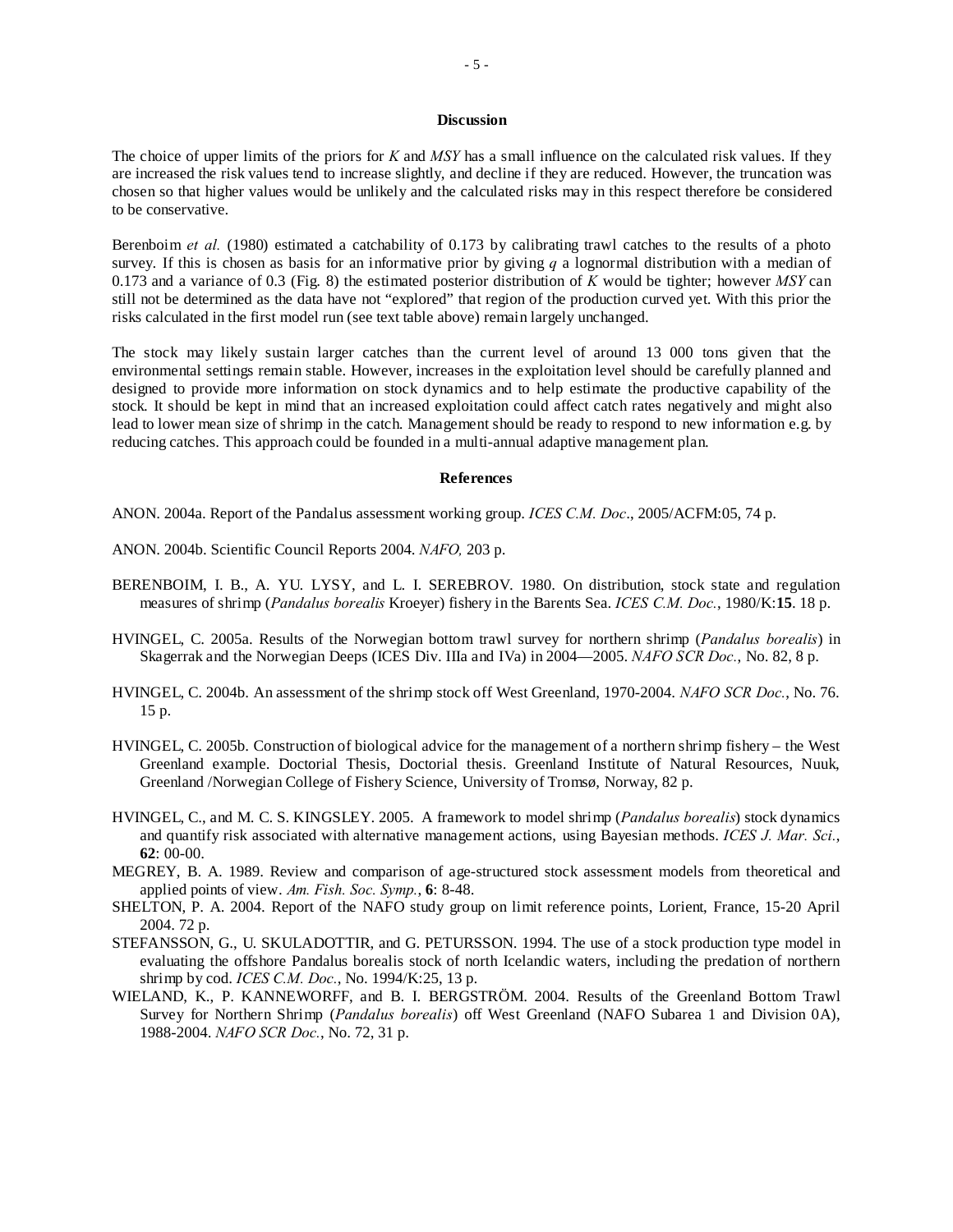

**Fig. 1.** Time series of landings (A), biomass index of age 2+ (B), biomass index of predators (C) and recruitment biomass index (age 0 and 1) (D) available for the biomass dynamic model used in the assessment of the shrimp stock in Skagerrak and Norwegian Deep. All scaled to their mean (mean=1)



**Fig. 2.** Index of recruitment (biomass of age 0 and 1 from the survey) *vs.* the 2+ group survey index 0, 1 and 2 years later. The variables were scaled to their means (mean=1).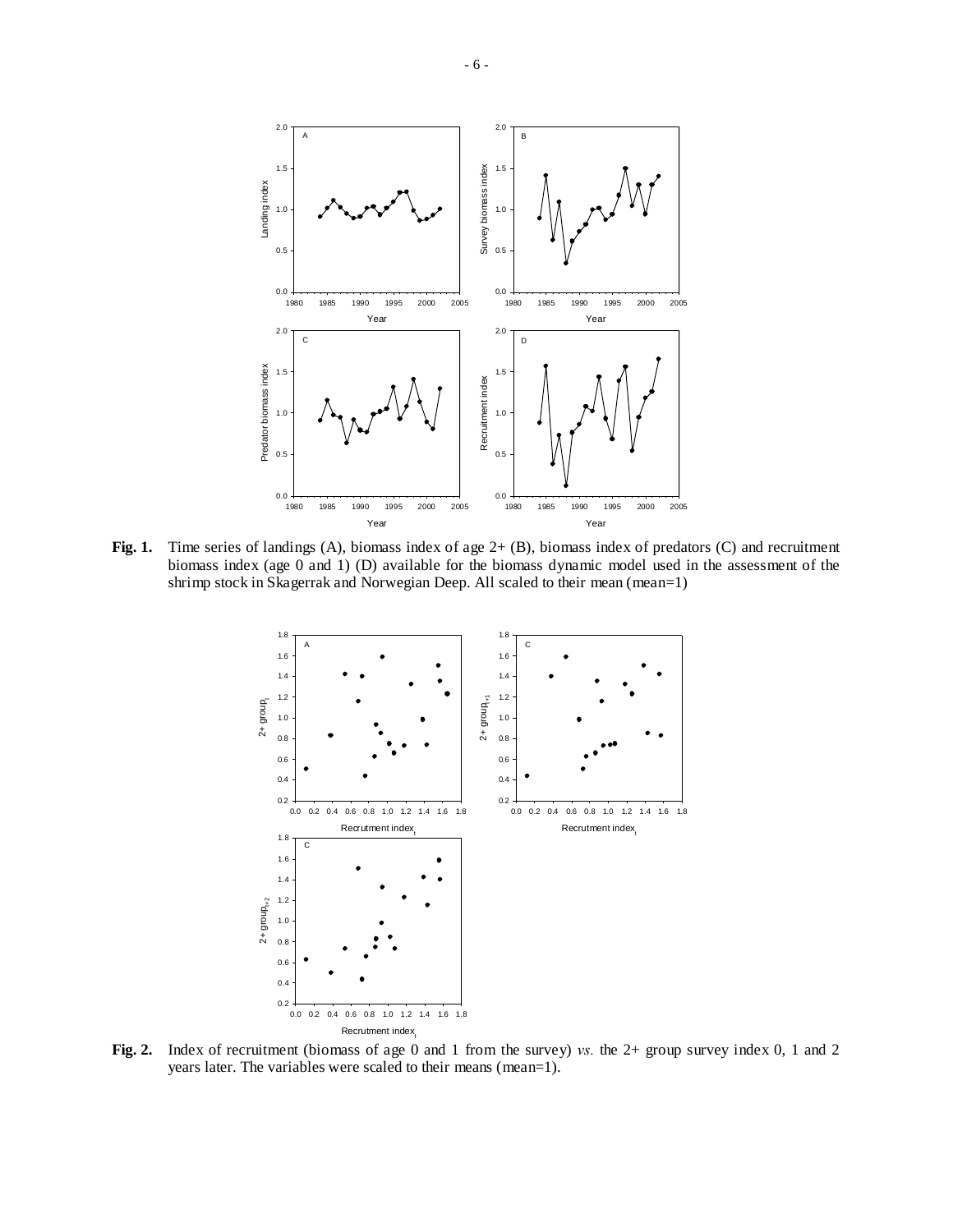

**Fig. 3.** Harvest (0.25\*landing in year t+0.75\*landings in t+1) *vs.* survey biomass of recruits (age 0 and 1s) and 2+ group scaled to their means (mean=1).



**Fig. 4.** Predator biomass indices from the Norwegian survey (mean=1) *vs.* the survey recruitment and 2+ group indices in the same and following year (mean=1).



**Fig. 5.** Posterior probability density distributions of the carrying capacity, K, and maximum sustainable yield, *MSY*, derived by Monte-Carlo-Markov-Chain (MCMC) sampling methods using the model (eq. 4). The scale of the X-axis is Ktons.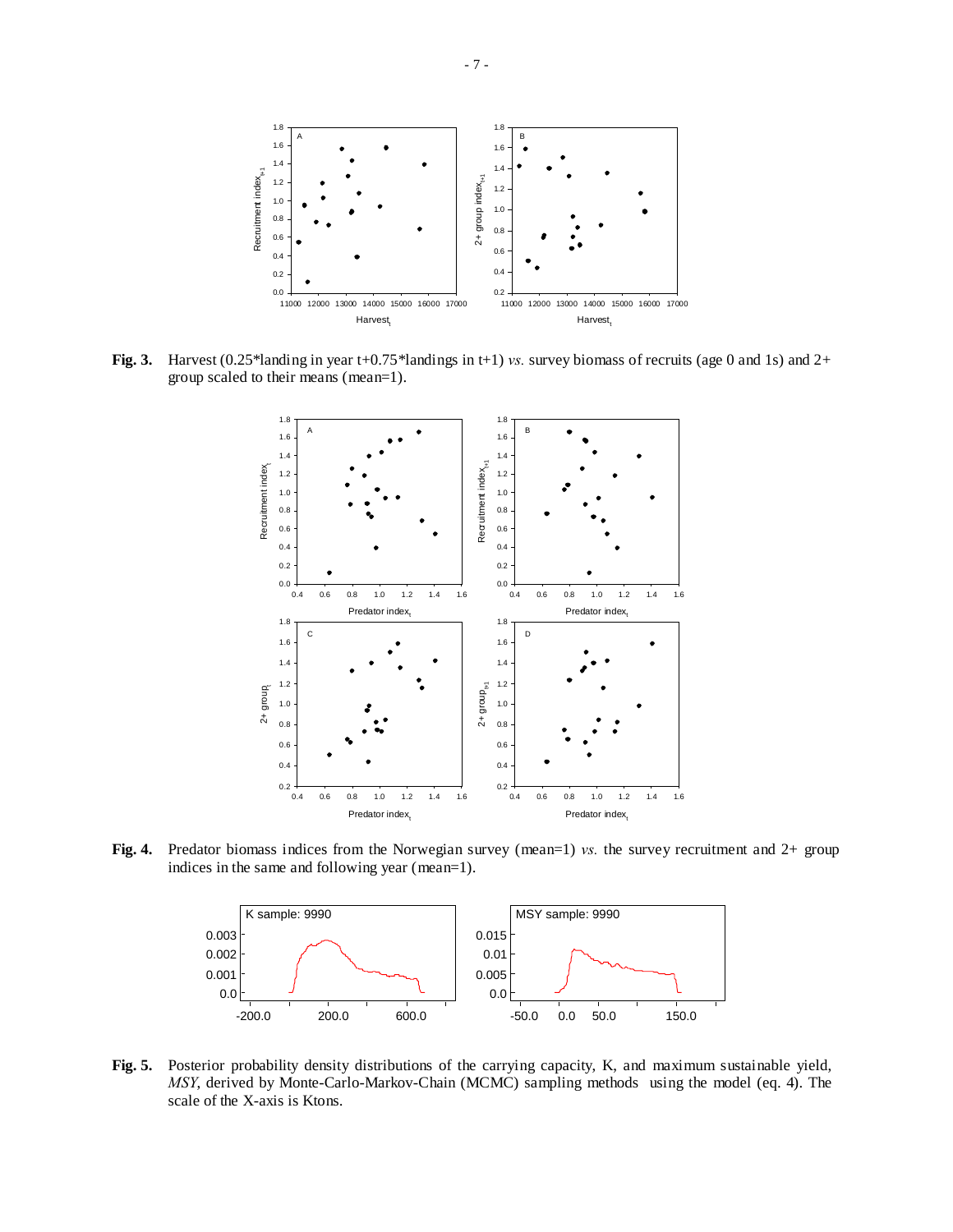

**Fig. 6.** Posterior probability density distributions of stock biomass (relative to *Bmsy*) 1990-2006 derived by applying Bayesian inference and MCMC sampling techniques to a logistic model of shrimp stock dynamics. The 2003-2006 values are predicted due to the lack of standardised survey data after 2002. Red line is a limit reference point.



**Fig. 7.** An index of harvest rate (survey biomass<sub>t</sub>/0.25\*landing<sub>t+0.75</sub>\*landing<sub>t+1</sub>t indxes year).



**Fig. 8.** Alternative informative prior for the catchability, *q* (scaling survey biomass to real biomass), based on Berenboim *et al.* (1980).